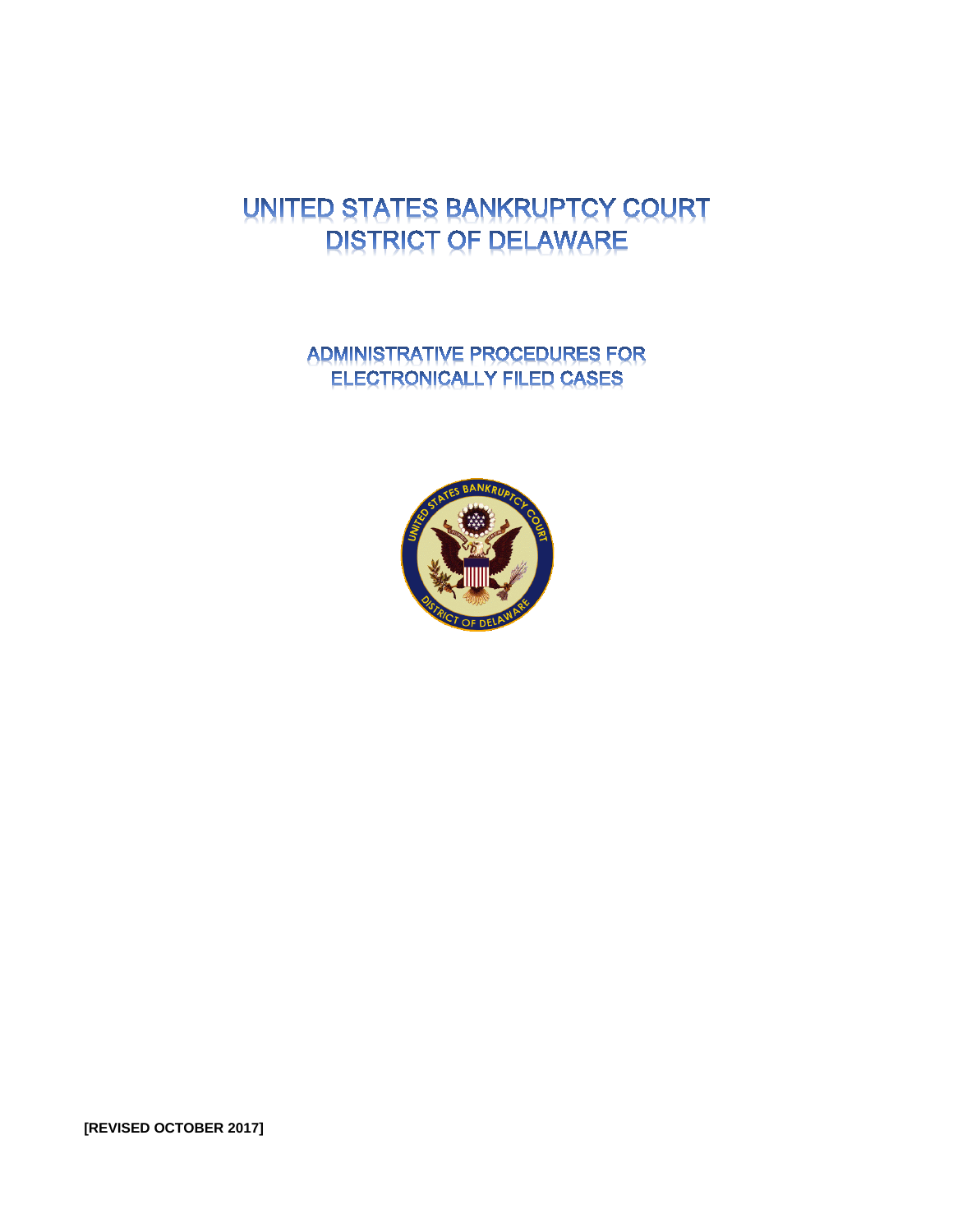| REGISTRATION FOR THE ELECTRONIC FILING SYSTEM ("ECF System") | 3              |
|--------------------------------------------------------------|----------------|
|                                                              | 3              |
|                                                              | 3              |
| Passwords                                                    |                |
| ELECTRONIC FILING AND SERVICE OF DOCUMENTS                   | 4              |
|                                                              | 4              |
|                                                              | 5              |
|                                                              | 6              |
|                                                              | 6              |
|                                                              | 6              |
|                                                              | 6              |
|                                                              | 7              |
|                                                              | $\overline{7}$ |
|                                                              | 7              |
|                                                              | $\overline{7}$ |
|                                                              | $\overline{7}$ |
|                                                              | 8              |
|                                                              | 8              |
|                                                              | 8              |
|                                                              | 8              |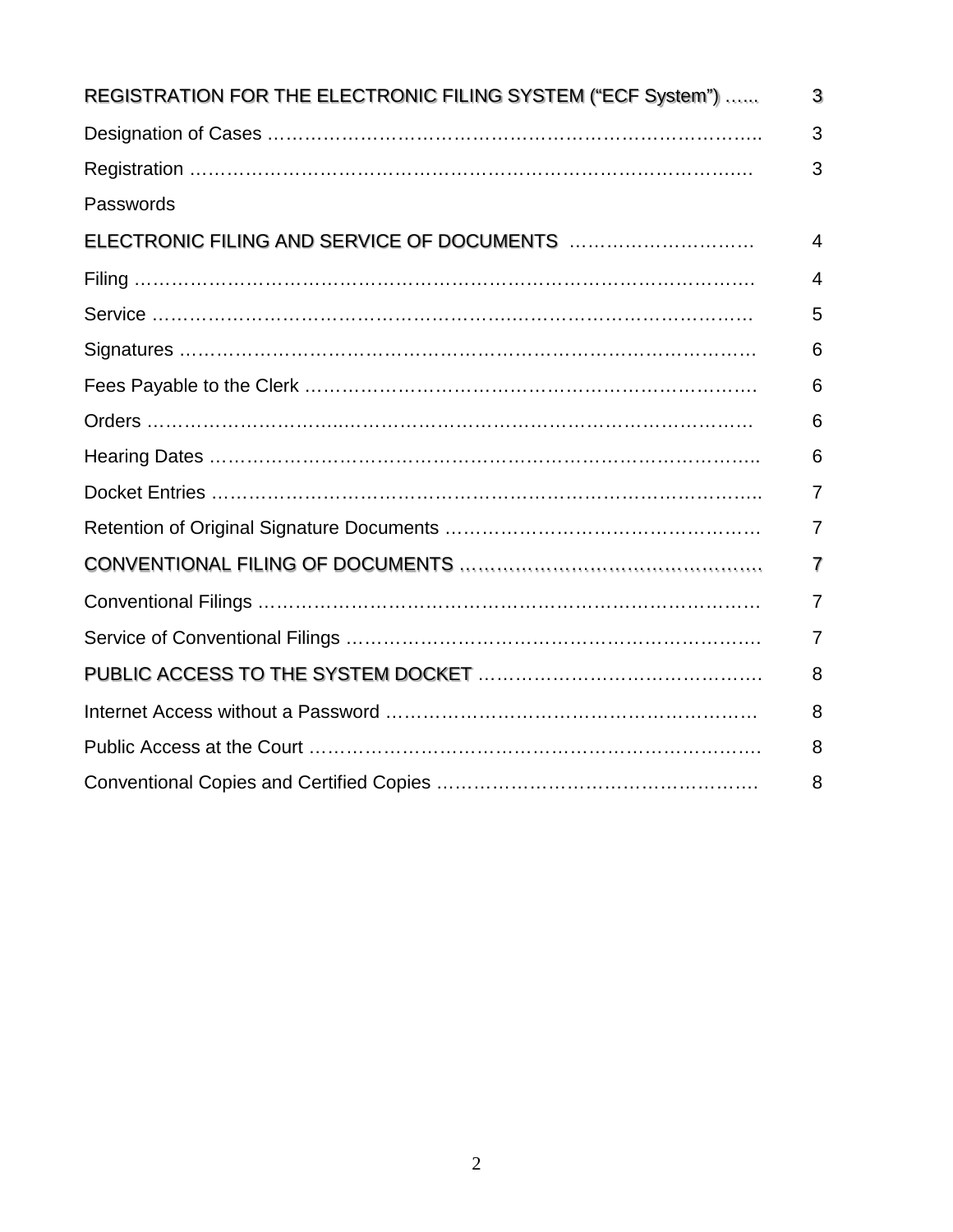## **REGISTRATION FOR THE ELECTRONIC FILING SYSTEM ("ECF System")**

- 1. Designation of Cases. All new and open chapter 7, 12, 11, 13, and 15 cases and their related adversary proceedings shall be assigned to the Electronic Filing System.
- 2. Registration.
	- A. A registration form shall be submitted electronically by accessing the link on our website at [https://ecf.deb.uscourts.gov/AttorneyReg/.](https://ecf.deb.uscourts.gov/AttorneyReg/)
	- B. Each attorney admitted to practice in this Court and in good standing shall be entitled to an ECF System password to permit the attorney to participate in the electronic retrieval and filing of pleadings and other documents in accordance with the ECF System. A non-attorney or creditor attorney shall be entitled to an ECF system password to permit the filing of a limited scope of documents such as *Reaffirmation Agreements* and *Requests for Service of Notices*. Additional passwords may be issued, on a case by case basis, as deemed appropriate by the Court.
- 3. Passwords.
	- A. Each party registering in the System will receive an email message after their password has been assigned. This is to insure that the party's email address has been entered correctly in the ECF System. Once the email address has been confirmed by the Registrant, a confirmation email will be sent within 2 business days notifying that the account has been established. .
	- B. No authorized registrant shall knowingly permit, or cause to permit, his/her login/password to be utilized by anyone other than an authorized member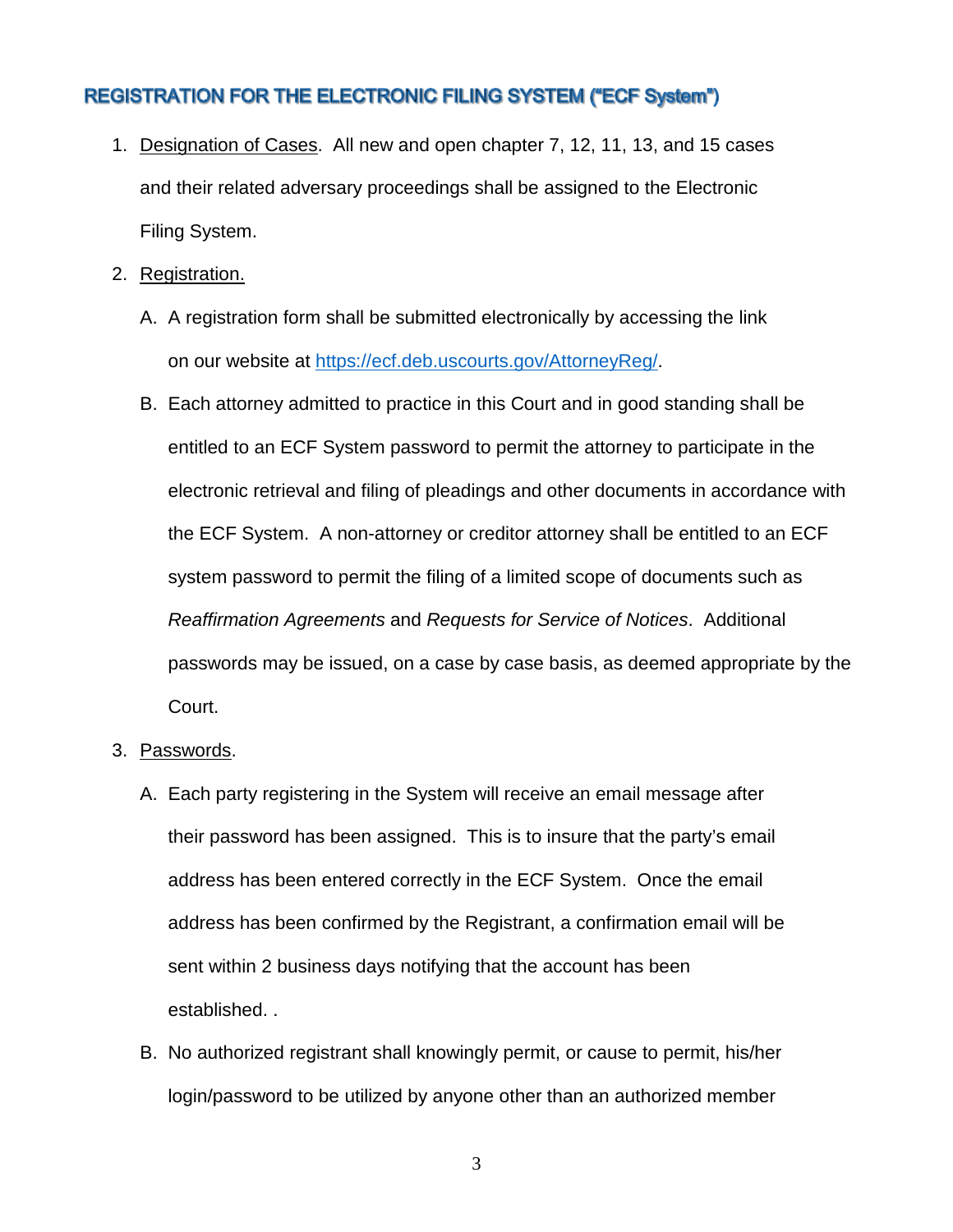or employee of the attorney's law firm. The ECF System login/password constitutes the registrant's signature for all purposes.

C. Registrants may find it desirable to change their court assigned passwords periodically. This can be done by accessing the menu option "Maintain Your ECF Account" under the **[Utilities]** menu in ECF. In the event that a party believes that the security of an existing password has been compromised, and that a threat to the ECF System exists, the party shall give immediate notice to the court's HelpDesk by telephone at (302) 252- 2949 and/or via email at DEBml\_ITHelp@deb.uscourts.gov in order to prevent access to the ECF System by use of that password.

#### **ELECTRONIC FILING AND SERVICE OF DOCUMENTS**

- 1. Filings.
	- A. Except as expressly provided for in paragraph C below, or as ordered by the Court, all motions, pleadings, memoranda of law, or other documents required to be filed with the Court in connection with a case assigned to the ECF System shall be electronically filed on the System.
	- B. All documents which form part of a pleading and which are being filed at the same time and by the same party may be electronically filed together under one docket number. Each component shall be broken down into attachments For example, when filing a motion, the filing shall include a *Proposed Form of Order*, *Notice of Motion* and *Certificate of Service* filed as attachments with a maximum PDF file size limit of 35MB for each document.
	- C. In the event that the Electronic Filing System is unavailable due to the Court experiencing technical difficulties, the filing party should email the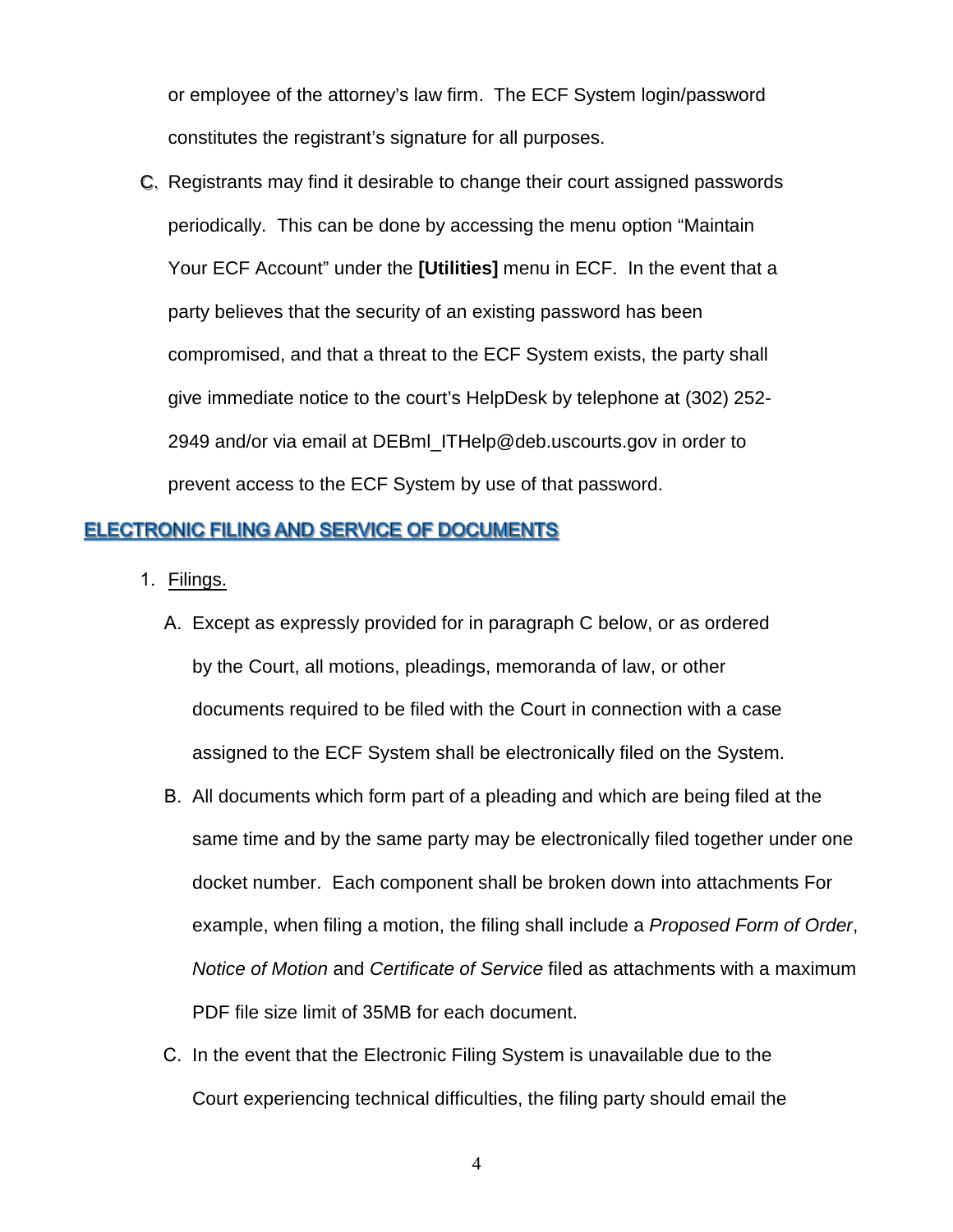Court's HelpDesk at [helpdeskde@deb.uscourts.gov](mailto:helpdeskde@deb.uscourts.gov) and advise of same. A second method would be to come to the Clerk's Office to use one of the public access terminals in the lobby.

- D. In the event that the end-user is experiencing technical difficulties, the same procedure should be followed. Once the Electronic Filing System becomes available, the party may, if they choose to, file a *Request to Change Filing Date/Time*. This event is located under the ECF menu titled **[Bankruptcy][Notices]** (or) **[Adversary][Notices]**.
- 2. Service.
	- A. Each person electronically filing a pleading or other document shall serve the pleading or document on those parties entitled by the Federal Rules of Bankruptcy Procedure (FRBP) or the Local Rules (LR). When required, service of a paper copy is to be done in the manner provided in the FRBP and the LR.
	- B. Courtesy copies shall be provided to the assigned judge upon request. Paper copies of the *Notice of Electronic Filing* ("NEF") shall accompany the courtesy copy of the electronically filed pleading or document. The courtesy copy of the electronically filed pleading or document shall be clearly marked "ECF CASE - COURTESY COPY." Please see the [Chambers Procedures](http://www.deb.uscourts.gov/judges-info) section of the Court's website for additional information regarding specific procedures for specific judges.
	- C. A party filing electronically is not required to serve the pleading or other document (other than the *Notice of Electronic Filing* generated by the ECF System) on any party who is a registered Electronic Case Filing participant and has been issued a live ECF System password. Upon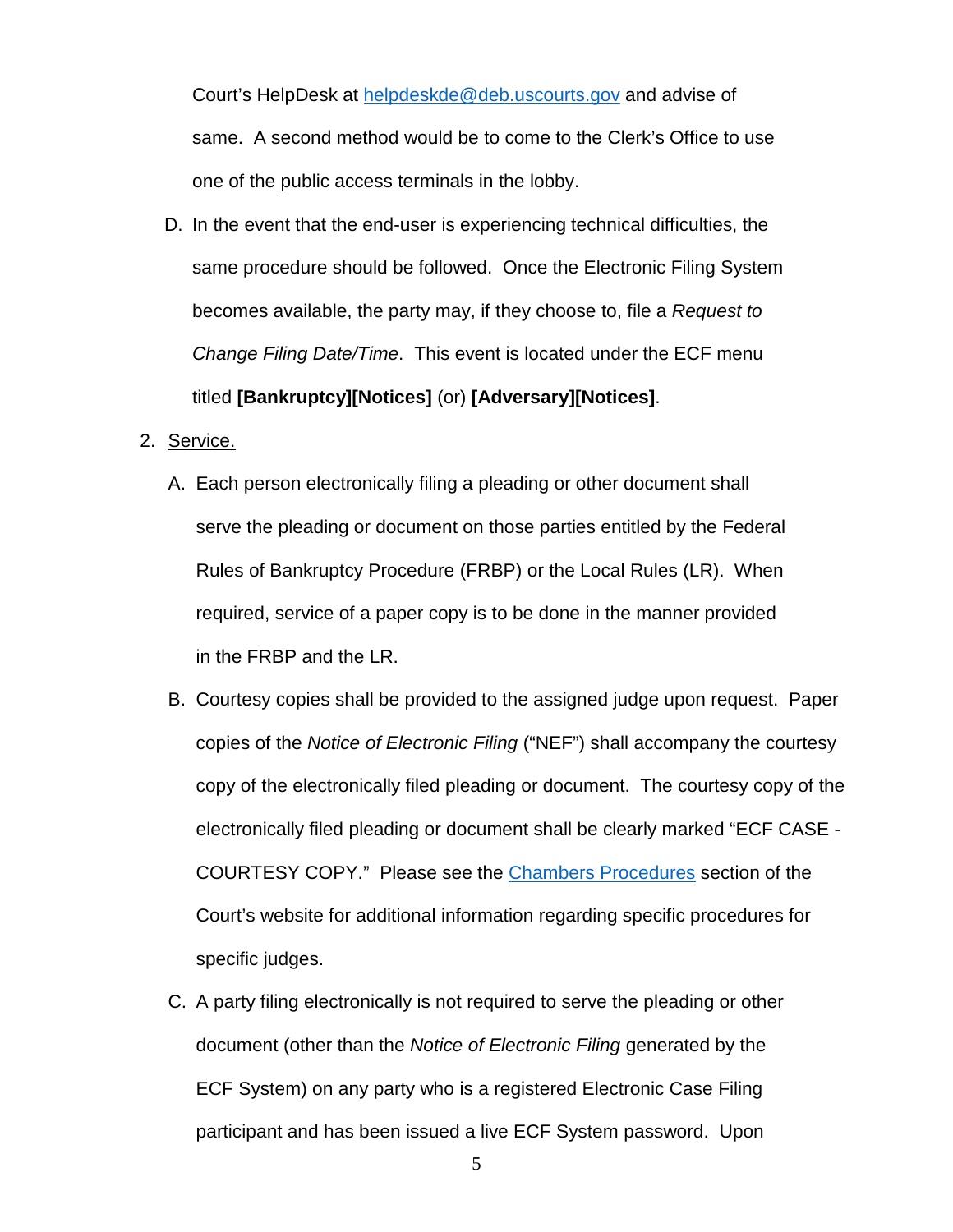filing of any pleading, the ECF System will send a *Notice of Electronic Filing* ("NEF") to all registered ECF participants and the confirmation received by the filing party will contain a list of all parties receiving such notice.

- 3. Signatures.
	- A. Use of the Users login/password constitutes the User's signature for all purposes for documents which must contain original signatures.
	- B. Any document containing original signatures shall indicate on the electronically filed document a signature by noting - " /s/ Jane Doe." The originally executed document shall be maintained by the filer.
- 4. Fees Payable to the Clerk. Filers will pay any incurred filing fees in

CM/ECF with a credit card at the time of filing or by the close of business. Attorneys and their staff should be prepared to have credit card information on file with [Pay.Gov.](https://www.pay.gov/public/home) Acceptable credit and debit cards are Mastercard, Visa, Discover & American Express. Filers have the option to pay the fees at the end of each filing by selecting '**Pay Now'**, or continue filing until all documents requiring fees have been filed by selecting **'Continue filing'**, or at the end of the day for all transactions selecting **[Utilities][Internet Payment Due]**. The Court monitors prompt payment of fees. If any filing remains unpaid, the filer's ECF password may be disabled. Once a payment has been fully executed, a receipt entry will be made on the docket.

- 5. Orders. A form of proposed order must be filed with every pleading which request's relief (i.e., Application, Motion, Complaint, Answer or Objection).
- 6. Hearing Dates. If the motion or other document electronically filed is to be set for hearing, the filing party must obtain a hearing date and time in accordance with [Local Rules](http://www.deb.uscourts.gov/local-rules-and-orders) and [General Chambers Procedures](http://www.deb.uscourts.gov/judges-info) before filing.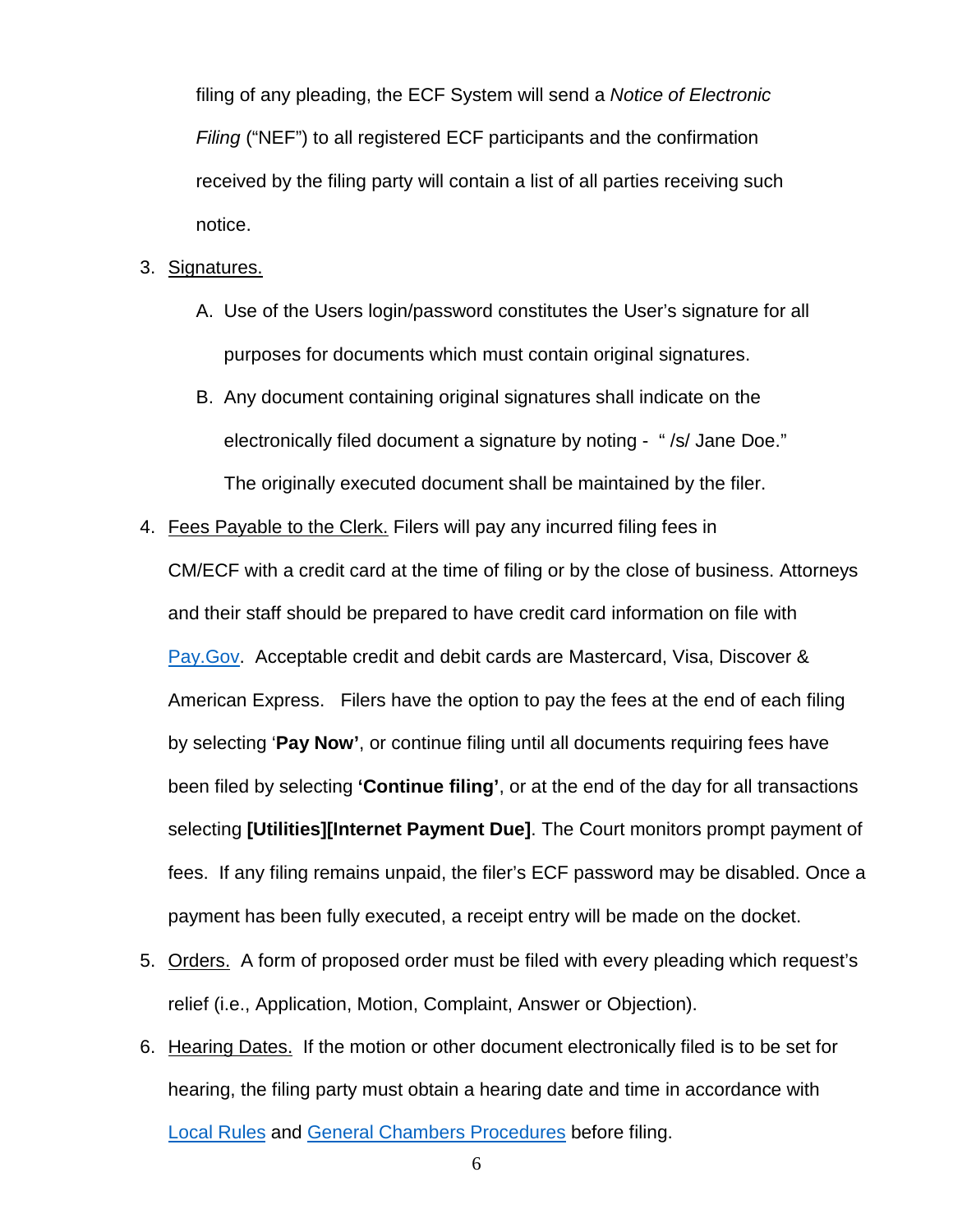- 7. Docket Entries. The person electronically filing a pleading or other document will be responsible for designating a title for the document by using one of the entries contained in the *Docket Event Dictionary*.
- 8. Retention of Original Signature Documents. The attorney or other user electronically filing a document shall retain the paper document containing the original signature(s) for the longer period of one year after the case is closed or all appeals are finalized unless the court orders a different period. This retention does not affect or replace any other retention period required by other applicable laws or rules. If the original document is returned to the client, the attorney shall advise the client of the requirement to retain the document as stated above.

### **CONVENTIONAL FILING OF DOCUMENTS**

- 1. Conventional Filings. If the document is being filed conventionally, except in an instance where the ECF system is unavailable, it must be accompanied by an affidavit stating the reason(s) as to why the document is being filed conventionally and shall be in an acceptable forma (i.e. photographs are not acceptable). If the document is being filed after normal business hours, it can be filed in the after-hours drop box located in the first floor building lobby.
- 2. Service of Conventional Filings. Paper copies of pleadings or other documents which are filed conventionally rather than electronically shall be served on those parties provided in the FRBP and LRBP accept as otherwise required by the Court.